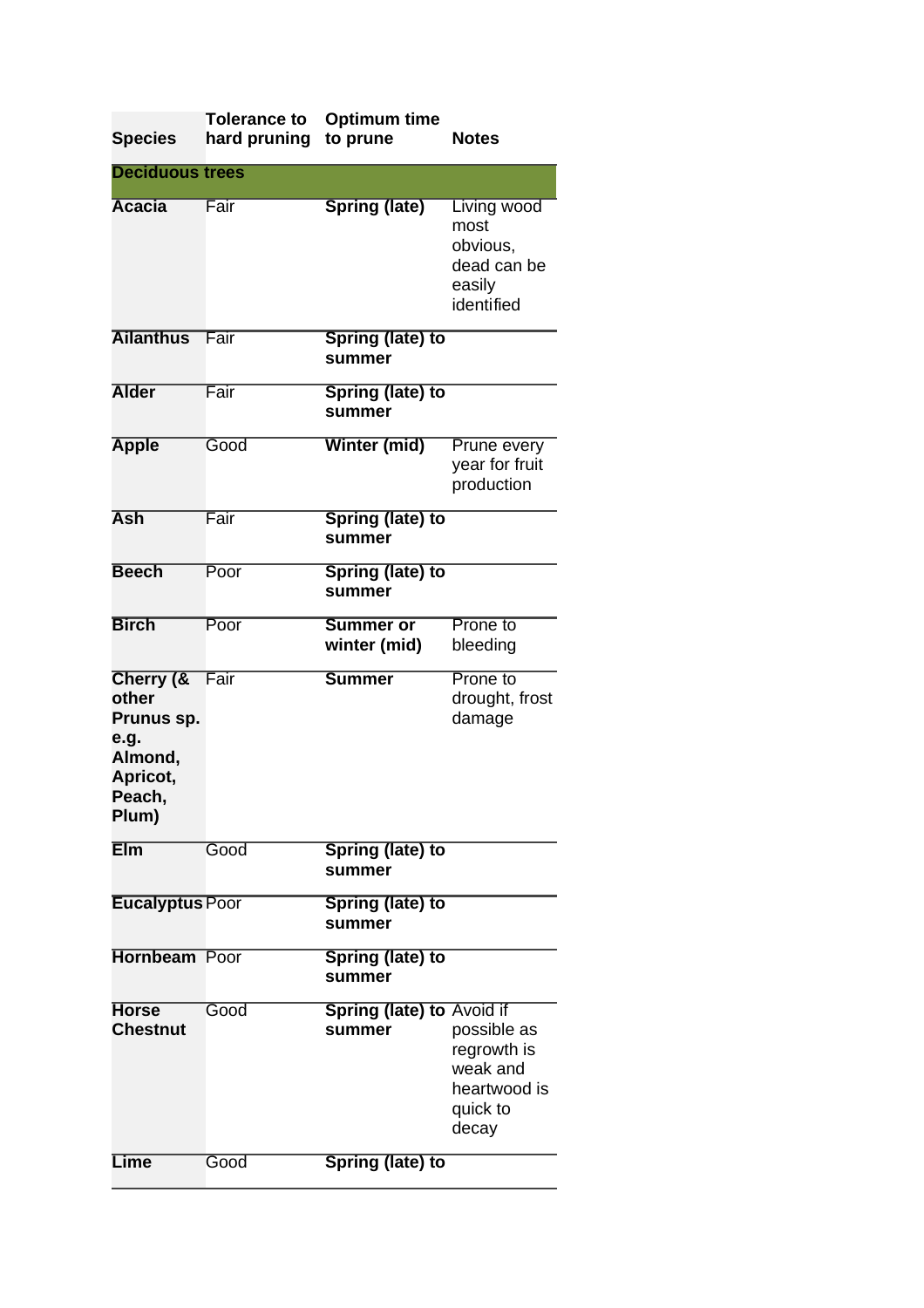|                                     |      | summer                                                         |                                                                                                                               |
|-------------------------------------|------|----------------------------------------------------------------|-------------------------------------------------------------------------------------------------------------------------------|
| <b>Magnolia</b>                     | Fair | Summer (mid)                                                   | <b>Reduces</b><br>bleeding and<br>allows time<br>for healing to<br>begin                                                      |
| <b>Maples (incFair</b><br>Sycamore) |      | <b>Summer or</b><br>winter (mid)                               | Prone to<br>bleeding<br>(Field maple<br>less<br>susceptible)                                                                  |
| <b>Mulberry</b>                     | Good | Winter (mid)                                                   |                                                                                                                               |
| <b>Oak</b>                          | Good | <b>Spring (late)to</b><br>summer                               |                                                                                                                               |
| <b>Plane</b>                        | Good | <b>Spring (late)to</b><br>summer                               |                                                                                                                               |
| <b>Poplar</b>                       | Good | Winter (mid)                                                   | Prone to<br>bleeding                                                                                                          |
| <b>Robinia</b>                      | Good | Summer (mid<br>to late)                                        | Prone to<br>bleeding                                                                                                          |
| <b>Rowan</b>                        | Fair | Spring (late) to<br>summer                                     |                                                                                                                               |
| <b>Walnut</b>                       | Poor | <b>Summer or</b><br>winter (mid)                               | Prone to<br>bleeding                                                                                                          |
| <b>Whitebeam Poor</b>               |      | <b>Spring (late) to</b><br>summer                              |                                                                                                                               |
| Willow                              | Good | Spring (late) to<br>summer                                     |                                                                                                                               |
| <b>Evergreen trees</b>              |      |                                                                |                                                                                                                               |
| Cedars                              | Poor | Winter (mid to<br>late)                                        | <b>Avoid any</b><br>pruning if<br>possible.<br>Shoots will<br>not grow<br>from old<br>$wood -$<br>therefore<br>prune lightly. |
| <b>Cypresses Poor</b>               |      | <b>Spring (late) to Shoots will</b><br>summer (early) not grow | from old<br>$wood -$<br>therefore<br>prune lightly                                                                            |